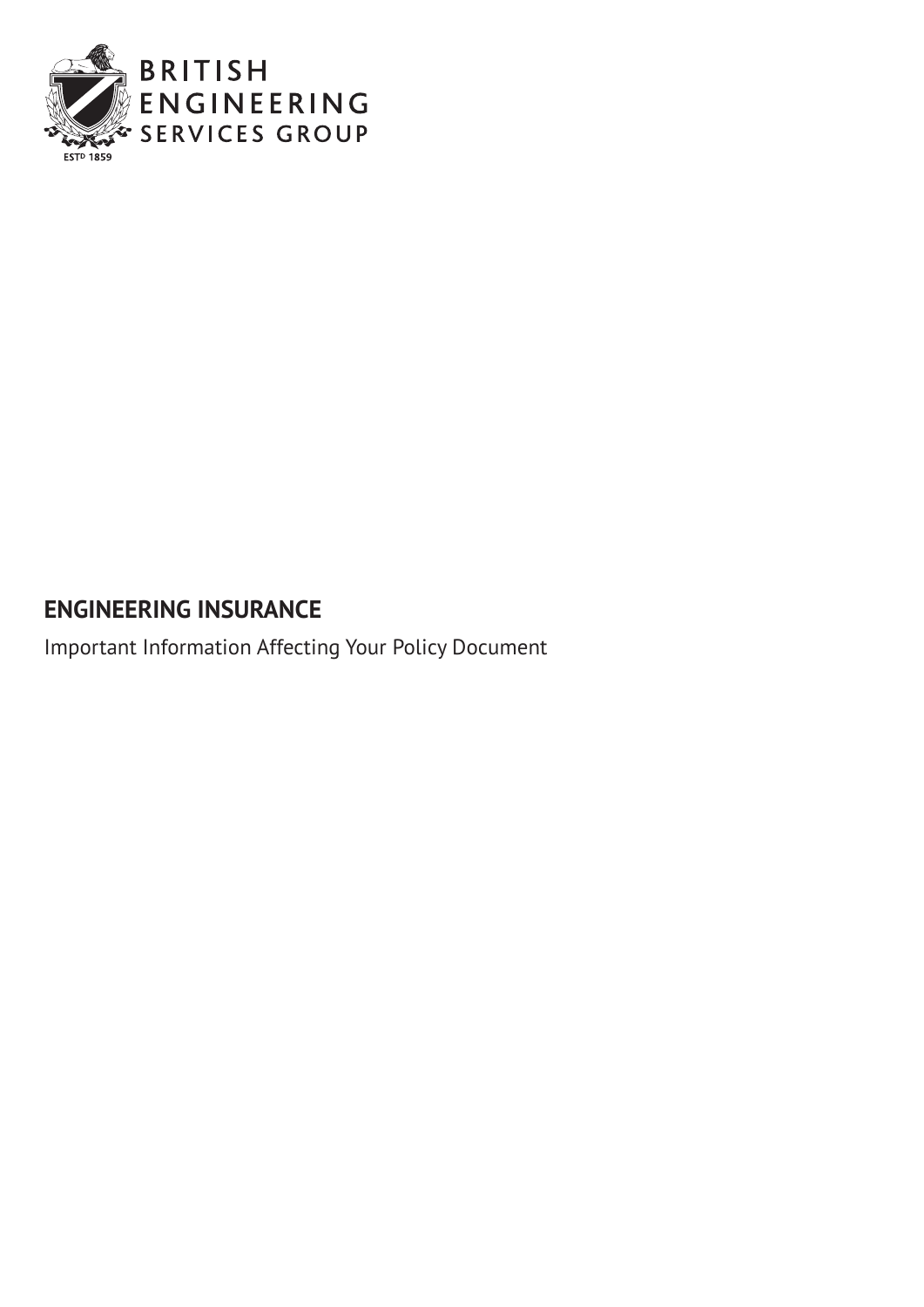# **WE HAVE MADE SOME CHANGES TO YOUR ENGINEERING INSURANCE POLICY DOCUMENT. THE DETAILS OF THE AMENDMENTS ARE PROVIDED IN THE FOLLOWING PAGES**

# **Your Insurer**

Our new Company name is now Royal & Sun Alliance Insurance Ltd

# **The following clauses have been changed**

# **Policy Exclusions applicable to all sections**

- A Disease exclusion has been added
- The E-Risk Virus and Hacking exclusion is replaced by a Cyber and Data exclusion
- The Radioactive Contamination exclusion will also now exclude weaponry

# **Policy Definitions**

- The definitions for Failure of a System, System, Microchip and Virus have been deleted
- The definition of Data has been changed
- Definitions of Communicable Disease, Computer System, Cover, Cyber Act, Cyber Event, Cyber Incident, Data Processing Media, Event, Period of Insurance, Policy, Policyholder and Schedule have been added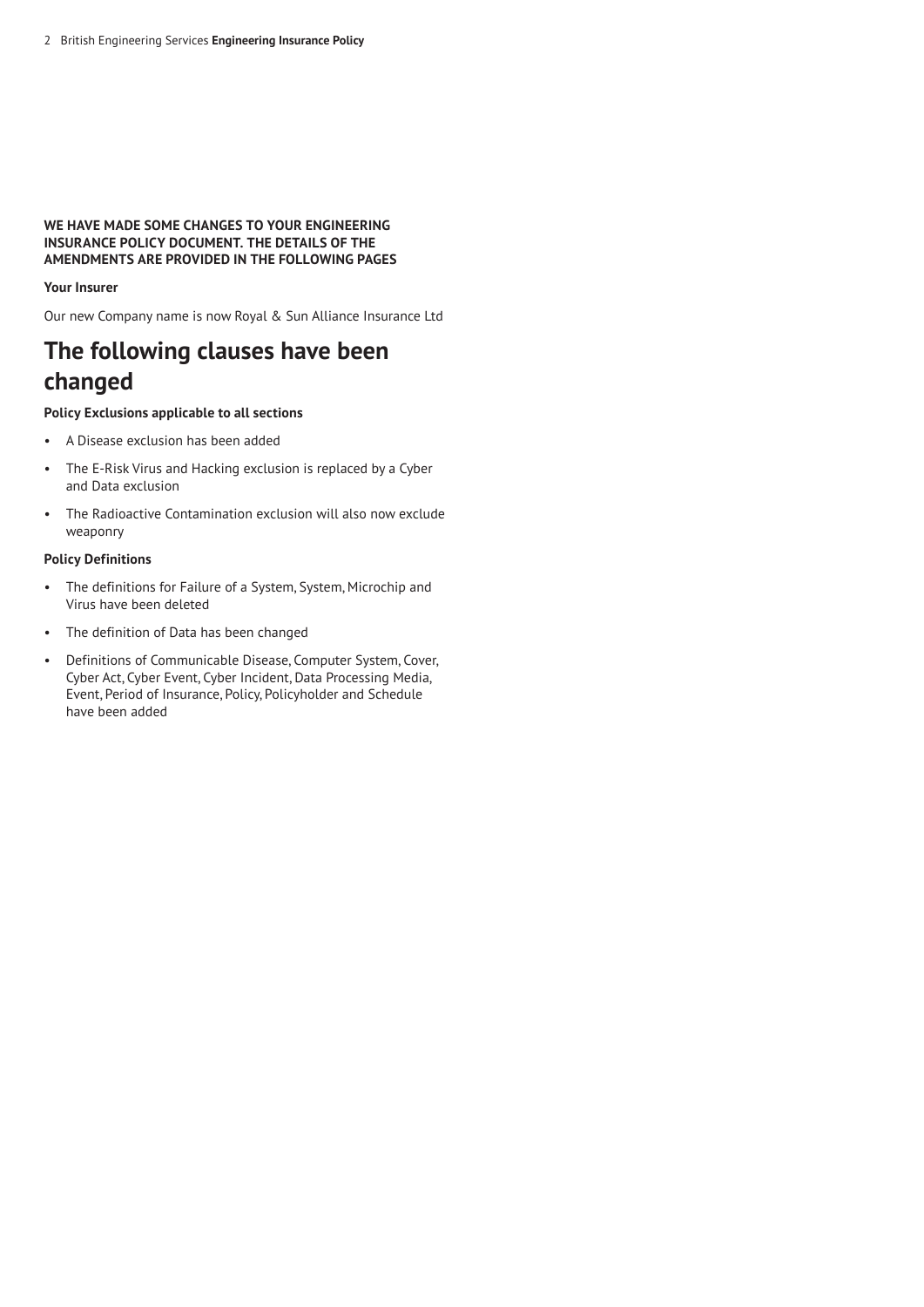# **All Changes made to the Policy are detailed below**

# **POLICY EXCLUSIONS APPLICABLE TO ALL SECTIONS**

This Policy does not cover

## **Cyber and Data**

any:

- i) Cyber Loss or;
- ii) loss, damage, liability, claim, cost, or expense of whatsoever nature directly or indirectly caused by, contributed to by, resulting from, arising out of or in connection with any loss, damage, loss of use, reduction in functionality, repair, replacement, restoration or reproduction of any Data, including any amount pertaining to the value of such Data

regardless of any other cause or event contributing concurrently or in any other sequence thereto.

This shall not exclude subsequent Damage to property of a utility company from a Defined Peril that causes an interruption or interference with the Policyholder's Business where such Damage directly results from a Cyber Incident or a Cyber Act.

Defined Perils shall mean the following Covers only unless otherwise excluded by this Policy:

- a) fire howsoever the fire may have been caused
- b) lightning earthquake flood
- c) aircraft and other aerial devices or articles dropped therefrom water discharged or leaking from an installation of automatic sprinklers
- d) theft
- e) explosion (other than Pressure Explosion)

#### **Disease**

- a) Subject to clause b) and notwithstanding anything in this Policy to the contrary this Policy does not cover loss (whether physical or otherwise), destruction, or damage, or costs or expenses, directly or indirectly occasioned by, arising from, caused by, or in any way attributable to:
	- i) any form of pathogen or microorganism including but not limited to virus, bacteria, fungi and parasites, or
	- ii) any disease arising from any such pathogen or microorganism, or
	- iii) the threat or fear (actual or perceived) of i) or ii)
- b) Clause a) does not exclude any cover otherwise provided by this Policy for subsequent Damage to property of a utility company from a Defined Peril that causes an interruption or interference with the Policyholder's Business

For the purposes of this clause a Defined Peril shall mean the following Covers only unless otherwise excluded by this Policy:

- a) fire howsoever the fire may have been caused
- b) lightning earthquake flood
- c) aircraft and other aerial devices or articles dropped therefrom water discharged or leaking from an installation of automatic sprinklers
- d) theft
- e) explosion (other than Pressure Explosion)

## **Radioactive Contamination**

Damage to any Property whatsoever or any loss or expense whatsoever resulting or arising therefrom or any consequential loss directly or indirectly caused by or contributed to by or arising from

- a) ionising radiations or contamination by radioactivity from any nuclear fuel or from any nuclear waste from the combustion of nuclear fuel
- b) the radioactive toxic explosive or other hazardous properties of any explosive nuclear assembly or nuclear component thereof
- c) any weapon or device employing atomic or nuclear fission and/ or fusion or other like reaction or radioactive force or matter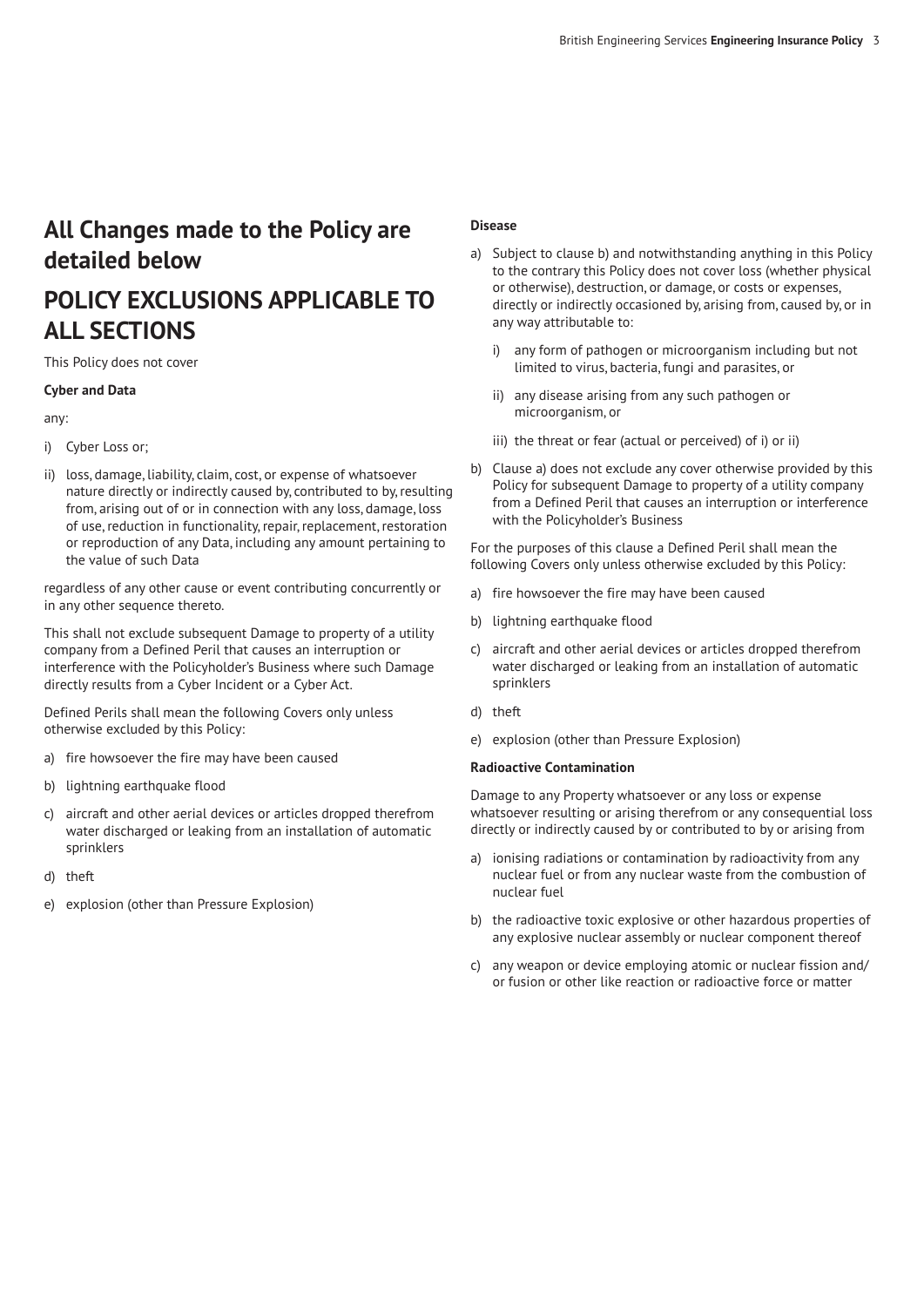# **POLICY DEFINITIONS**

# **Amended definitions:**

## **Data**

shall mean any data of any sort, including without limitation tangible or intangible data, and any programs or software, bandwidth, cryptographic keys, databases, documents, domain names or network addresses or anything similar, files, interfaces, metadata, platforms, processing capability, storage media, transaction gateways, user credentials, websites, or any other information whatsoever

## **New definitions:**

#### **Communicable Disease**

shall mean any disease which can be transmitted by means of any substance or agent from any organism to another organism where:

- i) the substance or agent includes, but is not limited to, a virus, bacterium, parasite or other organism or any variation thereof, whether deemed living or not, and
- ii) the method of transmission, whether direct or indirect, includes but is not limited to, airborne transmission, bodily fluid transmission, transmission from or to any surface or object, solid, liquid or gas or between organisms, and
- iii) the disease, substance or agent can cause or threaten damage to human health or human welfare or can cause or threaten damage to, deterioration of, loss of value of, marketability of or loss of use of the Property

## **Computer System**

shall mean any computer, hardware, software, communications system, electronic device (including, but not limited to, any smart phone, laptop, tablet, or wearable device), server, cloud or microcontroller including any similar system or any configuration of the aforementioned and including any associated input, output, Data Processing Media, networking equipment or back up facility, whether owned or operated by the Policyholder or by any other party

#### **Cover**

shall mean the active efficient cause of Damage covered under the Policy

## **Cyber Act**

shall mean an unauthorised, malicious or criminal act or series of related unauthorised, malicious or criminal acts, regardless of time and place, or the threat or hoax thereof involving access to, processing of, use of or operation of any Computer System

## **Cyber Incident**

#### shall mean

- a) any error or omission or series of related errors or omissions involving access to, processing of, use of or operation of any Computer System; or
- b) any partial or total unavailability or failure or series of related partial or total unavailabilities or failures to access, process, use or operate any Computer System.

## **Cyber Loss**

shall mean any loss, damage, liability, claim, cost or expense of whatsoever nature directly or indirectly caused by, contributed to by, resulting from, or arising out of or in connection with any Cyber Act or Cyber Incident including, but not limited to, any action taken in controlling, preventing, suppressing or remediating any Cyber Act or Cyber Incident.

#### **Data Processing Media**

shall mean material assets owned by the Policyholder upon which Data can be stored but excluding the Data itself.

#### **Event**

shall mean one occurrence or all occurrences of a series consequent on or attributable to one source or original cause.

## **Period of Insurance**

shall mean the period of time that the Policy is in force as shown in the Schedule.

## **Policy**

shall mean the terms and conditions of the contract including the policy wording, Schedule, Endorsements, Clauses and Certificates.

## **Policyholder**

shall mean the legal entity insured by the Policy.

# **Schedule**

shall mean the statement of details specific to the Policyholder forming part of the Policy.